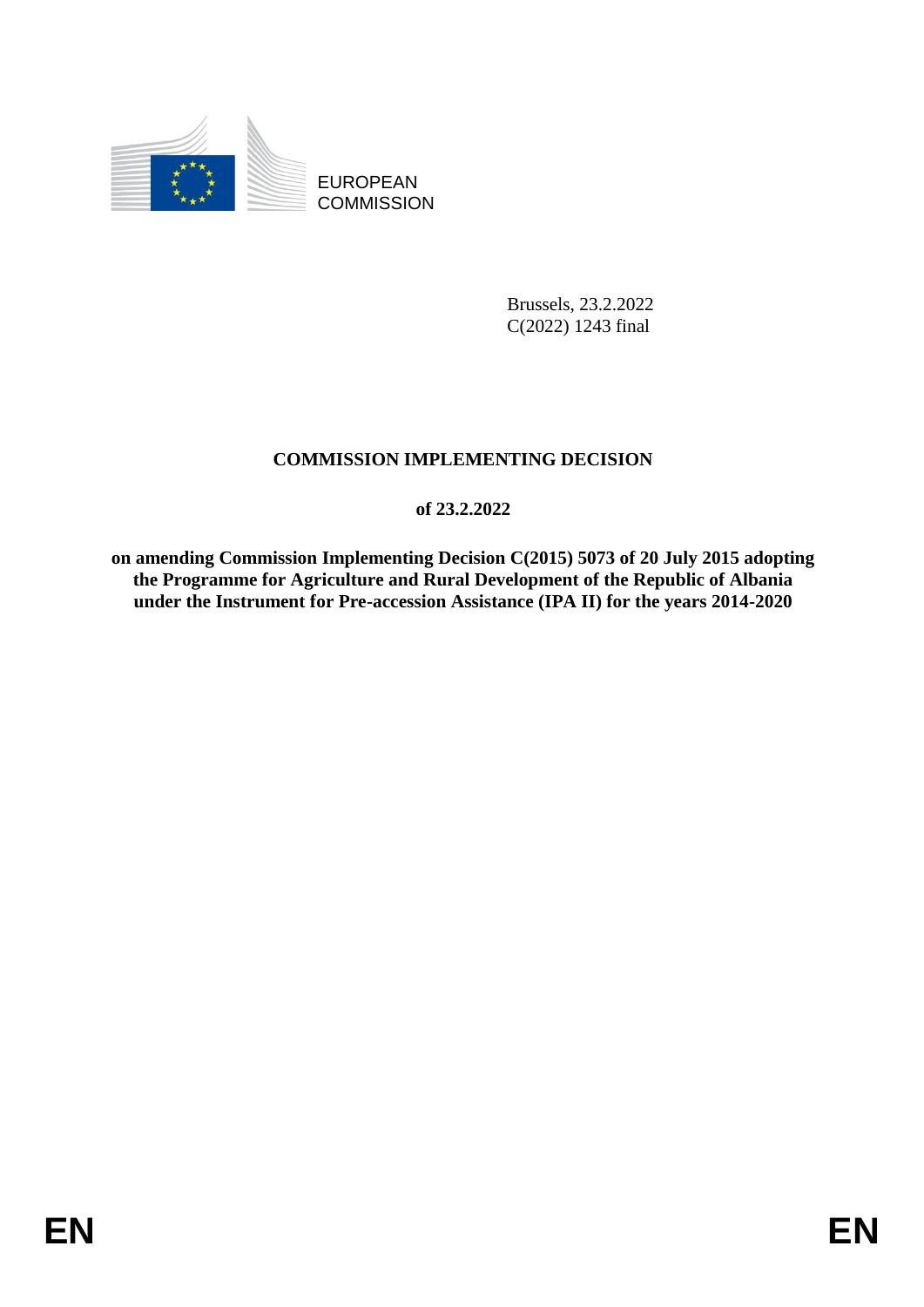## **COMMISSION IMPLEMENTING DECISION**

## **of 23.2.2022**

### **on amending Commission Implementing Decision C(2015) 5073 of 20 July 2015 adopting the Programme for Agriculture and Rural Development of the Republic of Albania under the Instrument for Pre-accession Assistance (IPA II) for the years 2014-2020**

#### THE EUROPEAN COMMISSION,

Having regard to the Treaty on the Functioning of the European Union,

Having regard to Regulation (EU) No 236/2014 of the European Parliament and of the Council of 11 March 2014 laying down common rules and procedures for the implementation of the Union's instruments for financing external action<sup>1</sup>, and in particular Article  $2(1)$ thereof,

Having regard to Regulation (EU, Euratom) No 2018/1046 of the European Parliament and of the Council of 18 July 2018 on the financial rules applicable to the general budget of the Union, amending Regulations (EU) No 1296/2013, (EU) No 1301/2013, (EU) No 1303/2013, (EU) No 1304/2013, (EU) No 1309/2013, (EU) No 1316/2013, (EU) No 223/2014, (EU) No 283/2014, and Decision No 541/2014/EU and repealing Regulation (EU, Euratom) No  $966/2012<sup>2</sup>$  and in particular Article 110 thereof,

Whereas:

- (1) By its Decision C(2015) 5073 of 20 July 2015 the Commission adopted the Programme for Agriculture and Rural Development of the Republic of Albania under the Instrument for Pre-accession Assistance (IPA II) for the years 2014-2020 (hereinafter referred to as the "IPARD II Programme").
- (2) On 25 November 2021 the Monitoring Committee for the IPARD II Programme for Albania considered and approved the proposal to amend the IPARD II Programme.
- (3) On 2 December 2021 the Albanian national authorities submitted to the Commission a proposal to amend the IPARD II Programme, including the revised financial plan.
- (4) The proposed amendment is of financial nature including changes of financial breakdowns among the measures. It is related to the adaptation of financial tables in order to take into account the reallocation of budget from Measure 9 "Technical Assistance" to Measure 7 "Farm diversification and business development" and avoid de-commitment in 2022.
- (5) The Commission considers that the proposed amendment is duly justified and consequently, it is appropriate for the IPARD II Programme to be modified accordingly.
- (6) Therefore, Commission Implementing Decision C(2015) 5073 of 20 July 2015 should be amended accordingly.

 $\mathbf{1}$  $\frac{1}{2}$  OJ L 77, 15.3.2014, p. 95.

<sup>2</sup> OJ L 193, 30.7.2018, p. 1.